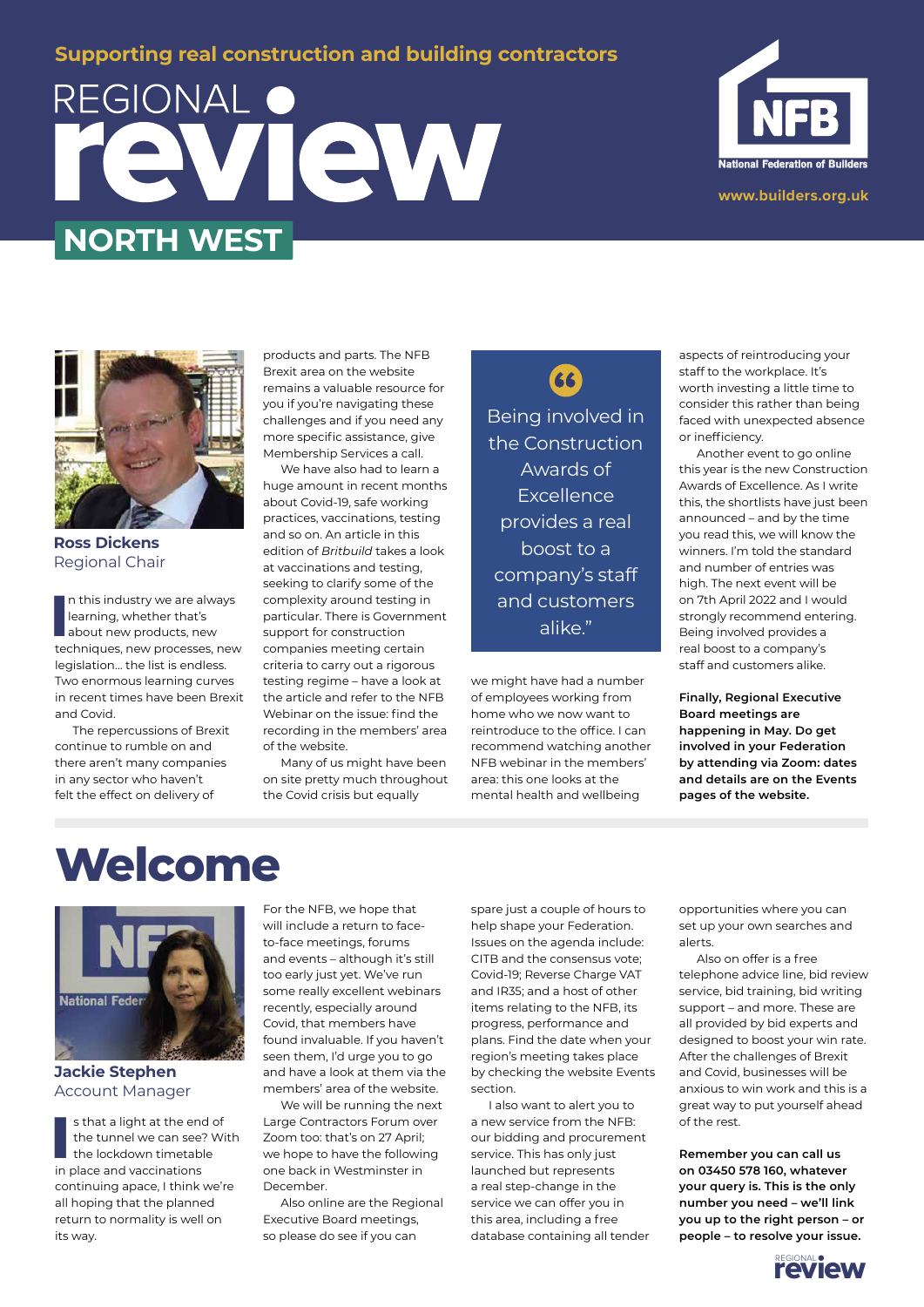For news, events and the benefits of joining the NFB visit **www.builders.org.uk**

## **Covid vaccination and testing Swab the builder**

s members continue<br>to welcome staff<br>back to work and try<br>productivity and efficiency to welcome staff back to work and try to maximise both on site, while maintaining Covid safety, many companies are looking at installing a Covid-19 testing regime for asymptomatic employees. Currently, NHS Test and Trace provides three schemes: workplace testing community testing and at-home testing with recent emphasis now on the latter for the population at large. Below we take a brief look at the schemes, along with a review of the situation regarding vaccination.

### **Workplace Testing**

Introduced at the beginning of this year, this Government scheme, currently for England only, is run by the Department for Health and Social Care in partnership with businesses. It involves testing at work using a lateral flow device, which delivers results in 30 minutes. In recent months, the Government transitioned this scheme to provide test-athome kits for those companies

66 Currently, NHS Test and Trace provides three schemes: workplace testing community testing and at-home testing

who couldn't test on site, with businesses being sent the kits to distribute to staff.

Lateral Flow testing identifies whether the person is asymptomatic but actively infectious. One in three people with Covid-19 are reportedly asymptomatic. These tests do not replace the standard PCR tests for those with symptoms and isolation rules for those who are feeling unwell must still be followed. People should not be at work if they feel unwell, and should not use rapid testing as a means to confirm their illness.

NHS Test & Trace says that five out of 1,000 are false positives, while sensitivity is around 80%.

If you want to set up your own testing on site, you need to provide some of the resources but they're not onerous or expensive. It's a matter of finding the right space and facilities (such as a room with a non-porous floor, the ability to test and store at the right temperatures and a WiFi connection) and two employees to manage the processing.

Having two employees is for data protection by ensuring the person who takes the test off the employee is not the same person who inputs the results on to the online database. Those who do the processing need to do a two-hour online DHSC training and to be certified but do not need any medical knowledge.

Workers test themselves; the swabbing process is very quick, especially once you get the hang of it – just ask any secondary school pupil. Once the swabbing has taken place, the employee waits in a suitably socially distanced way (eg in a special holding room or in their

car, depending on your SOPs) for around 30 minutes until their result is known. Employees get the result, not employers, but employees can give GDPR consent for a work email to be added when they register so the result can be shared. It is up to you as the employer who is tested and when.

A positive test means the employee should self-isolate; there is no need to book a PCR test, according to Government guidance.

### **Community Testing**

For workplaces who do not wish to set up their own testing site, or for practical reasons cannot, many local authorities are offering asymptomatic testing for businesses in England, so employees can take two tests a week on the way to or from work at a local authority testing centre.

All the same caveats apply: this is not a replacement for risk mitigation, social distancing and self-isolation as necessary. It must not be used as a PCR replacement test when employees are feeling symptomatic. Remember, the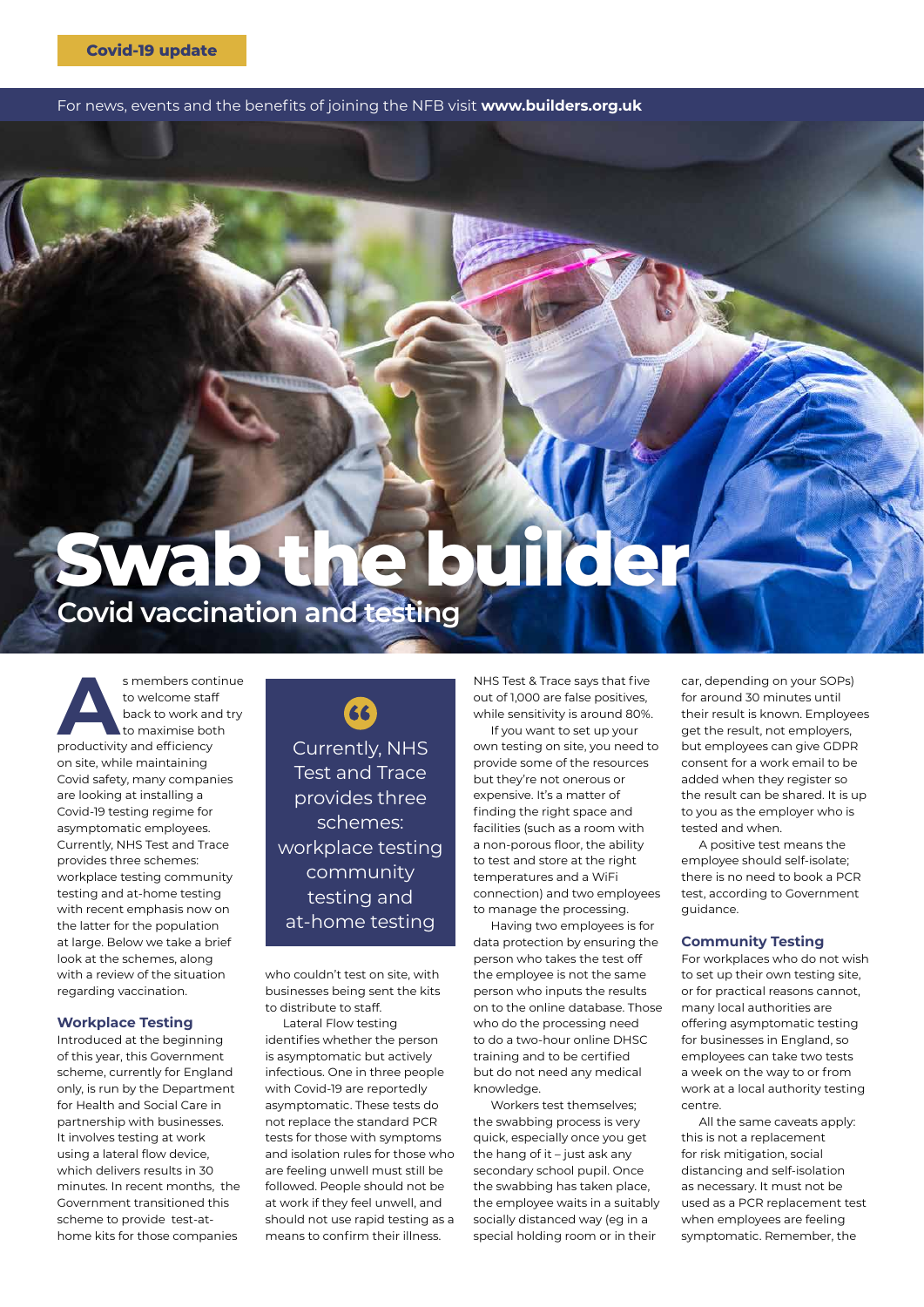### For more information about the exclusive benefits you will enjoy as an NFB member call us on **03450 578 181**

sensitivity of this test is 80% – so if you have 100 employees testing negative, 20 of them could have Covid-19, which is why it's crucial to respond appropriately to any symptoms at all.

Please also note: you can set up your own non-Government process but need to follow guidance very carefully. The NFB has a guidance available for members who wish to do so.

#### **At-home testing**

With the easing of the COVID-19 restrictions, the UK Government has now taken the decision to offer rapid testing to every person in England, with the scheme organised directly with employees rather than employers. This new home testing regime is expected to replace the Government offer of workplace testing going forward (although those with schemes already in place will still be supported). Test kits can be ordered on a 'per household' basis via **[www.gov.uk/order](https://www.gov.uk/order-coronavirus-rapid-lateral-flow-tests)[coronavirus-rapid-lateral-flow](https://www.gov.uk/order-coronavirus-rapid-lateral-flow-tests)[tests](https://www.gov.uk/order-coronavirus-rapid-lateral-flow-tests)** and either sent directly to the home or picked up at local pharmacies.

**Vaccination Programme**  As we go to press, people just

below the age of 50 are being vaccinated, depending where you are in the country, and over half the adult population has now had at least one dose. Once all these priority groups are complete, the rest of the population (those 16-50) will begin to get their doses, with the Government saying it will work down the age groups. Vaccine uptake has been

good so far but as an employer you might have to start working hard to reach those who are reluctant – what can your business do to ease concerns? NFB has produced a template letter for you to send to your employees, containing scientific and ethical considerations and addressing all the misconceptions you see flying around on social media.

### **HR and Legal Considerations**

Employers must put a huge focus on communication about their approach to all things Covid, especially around testing programmes: why are you doing it, is it mandatory, what are the consequences for not taking part, what happens when employees get their result, how you will use their data? – all this needs to be communicated



clearly and well in advance. This is important both as good corporate practice and getting the most out of your employees but also to avoid legal difficulties around potential breach of contract claims and potential breach of the Equality Act 2010.

If you are processing information that relates to an identified or identifiable person, you need to comply with GDPR and the Data Protection Act 2018.

Also be aware that employees have the right not to share their medical information with their employer, thanks to the Access to Medical Reports Act.

Get the relationship right, though, and these things hopefully won't come up. If employees are saying no to you, talk about what could be the problem. Deal with each employee as an individual and understand their concerns.

You have no right to insist employees take tests or the vaccine unless it's specified in a contract. Even if you add this obligation into new employees' contracts, they can still refuse.

Find more information on the NFB website in the Covid-19 Members' Library. And if you have any queries, come to us – that's what membership is all about: 03450 578 160.

### **The Members' View**

### **■ Trisha Manners, T Manners & Sons:**

"We remain cautious and keep all of our Covid-safe operating procedures in place. We are transitioning back employees with the increase in contracts starting to resume, and trying to cope with continued operating restrictions.

"As testing for both asymptomatic and symptomatic employees has been readily available we have not required rapid testing as yet: we felt it would be logistically difficult to manage and instead we would continue to utilise the community facilities and our pre-site process. Rapid

tests are available in the office should there be an emergency requirement.

"Meanwhile we continue to deep clean, provide PPE, social distance, wear masks and temperature check to keep everyone safe and stay operational. We will continue to err on the side of caution while trying to attain some level of stability and recovery."

### ■ John Bagley, Trustland **Construction:**

"The industries we work in all remained open so it was full steam ahead on most sites – it was just a lot harder to carry out the work and keep up

with programmes. "The clinically vulnerable guys have been vaccinated, which means a return to work for them in April - good from an operational point of view and also for their mental health.

"We went for a blanket 'everybody needs weekly tests from 4th January to access any Trustland place of work' and then registered with the Government to carry out workplace testing as soon as we could. We now have three test sites and test everyone twice a week. It is an expensive use of resources but ultimately is better than sending everyone off site to get tested and it

means that we should be able to head off infections and stop sites closing.

"We have had a couple of subbies refuse testing but they are just refused entry to site. All other measures are still in place: face coverings, temp checks, one person only in vehicles, social distancing in brew rooms and offices. I can't see anything changing for a good six months. One sensible solution that a client has been happy with for the last nine months is having half of my teams on night shifts so the number of my people in their buildings is kept to a minimum (they are paying the uplift in costs!)."

**DISCLAIMER:** Information correct at time of going to press. The situation moves quickly: please do your own research before